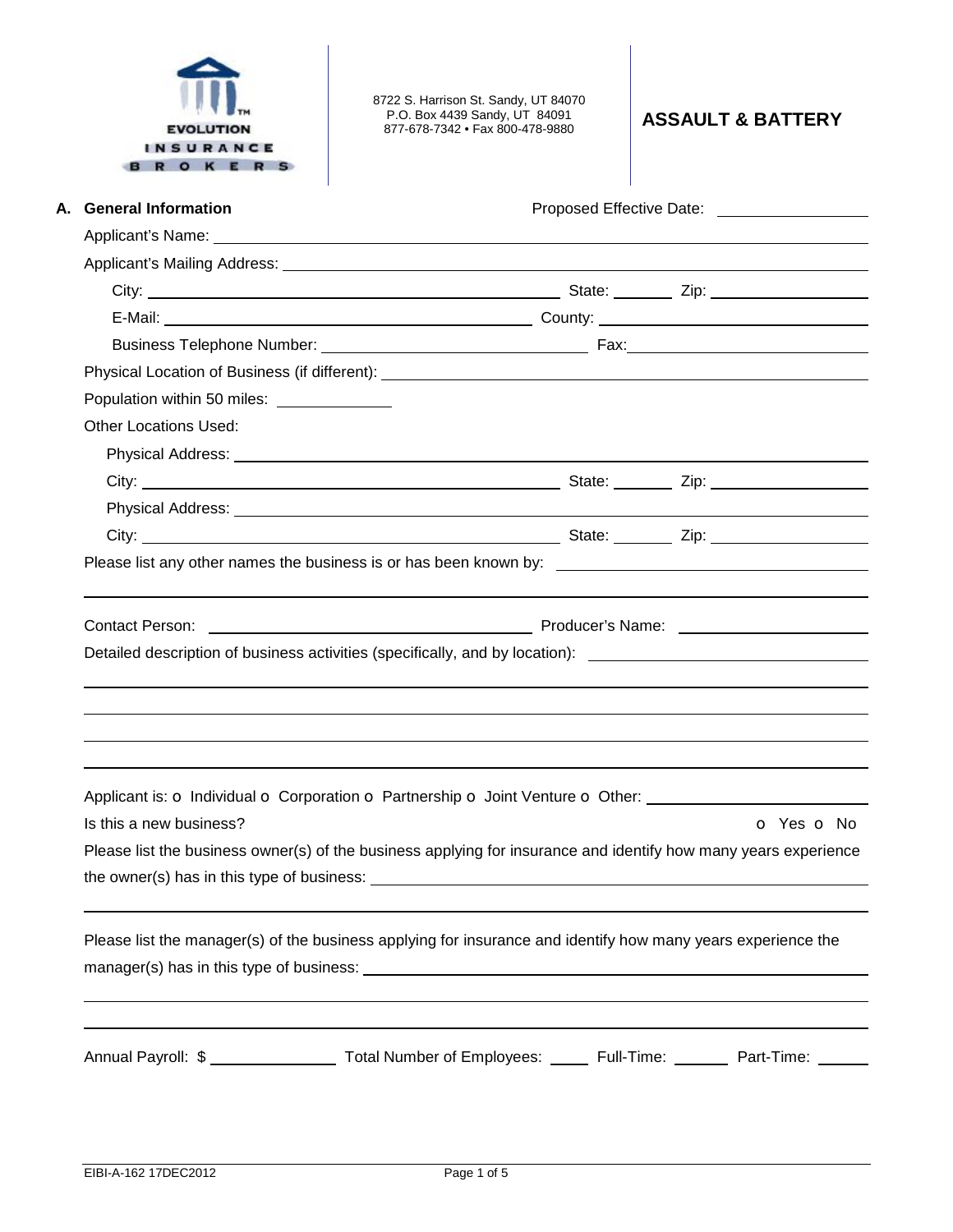Please describe the business's drug policy and what the procedure is when an applicant or employee fails a drug

test:

| services?<br>If yes, please tell us: | Does your company have within its staff of employees, a position whose job description deals with product<br>liability, loss control, safety inspections, engineering, consulting, or other professional consultation advisory<br>O Yes O No |
|--------------------------------------|----------------------------------------------------------------------------------------------------------------------------------------------------------------------------------------------------------------------------------------------|
|                                      |                                                                                                                                                                                                                                              |
|                                      | Business Telephone No.: Note that the set of the set of the set of the set of the set of the set of the set of the set of the set of the set of the set of the set of the set of the set of the set of the set of the set of t               |
|                                      |                                                                                                                                                                                                                                              |
|                                      | Employee's Responsibilities: Next and the state of the state of the state of the state of the state of the state of the state of the state of the state of the state of the state of the state of the state of the state of th               |
| <b>B.</b> Insurance History          |                                                                                                                                                                                                                                              |
|                                      | Who is your current insurance carrier (or your last if no current provider)?                                                                                                                                                                 |

# Provide name(s) for all insurance companies that have provided Applicant insurance for the last three years:

|                        | Coverage: | Coverage: | Coverage: |
|------------------------|-----------|-----------|-----------|
| Company Name           |           |           |           |
| <b>Expiration Date</b> |           |           |           |
| <b>Annual Premium</b>  | \$        | w         | ۰D        |

Has the Applicant or any predecessor ever had a claim? **O** Yes **o** No

Attach a five year loss/claims history, including details. (REQUIRED)

Have you had any incident, event, occurrence, loss, or Wrongful Act which might give rise to a Claim covered by this Policy, prior to the inception of this Policy? **o** Yes **o** No

If yes, please explain:

 

Has the Applicant, or anyone on the Applicant's behalf, attempted to place this risk in standard markets?

o Yes o No

If the standard markets are declining placement, please explain why:

## **C. Other Insurance**

Please provide the following information for all other business-related insurance the Applicant currently carries.

| Coverage Type          |  |  |
|------------------------|--|--|
| Company Name           |  |  |
| <b>Expiration Date</b> |  |  |
| Annual Premium   \$    |  |  |

### **D. Desired Insurance**

#### **Limit of Liability:**

Per Act/Aggregate **OR** Per Person/Per Act/Aggregate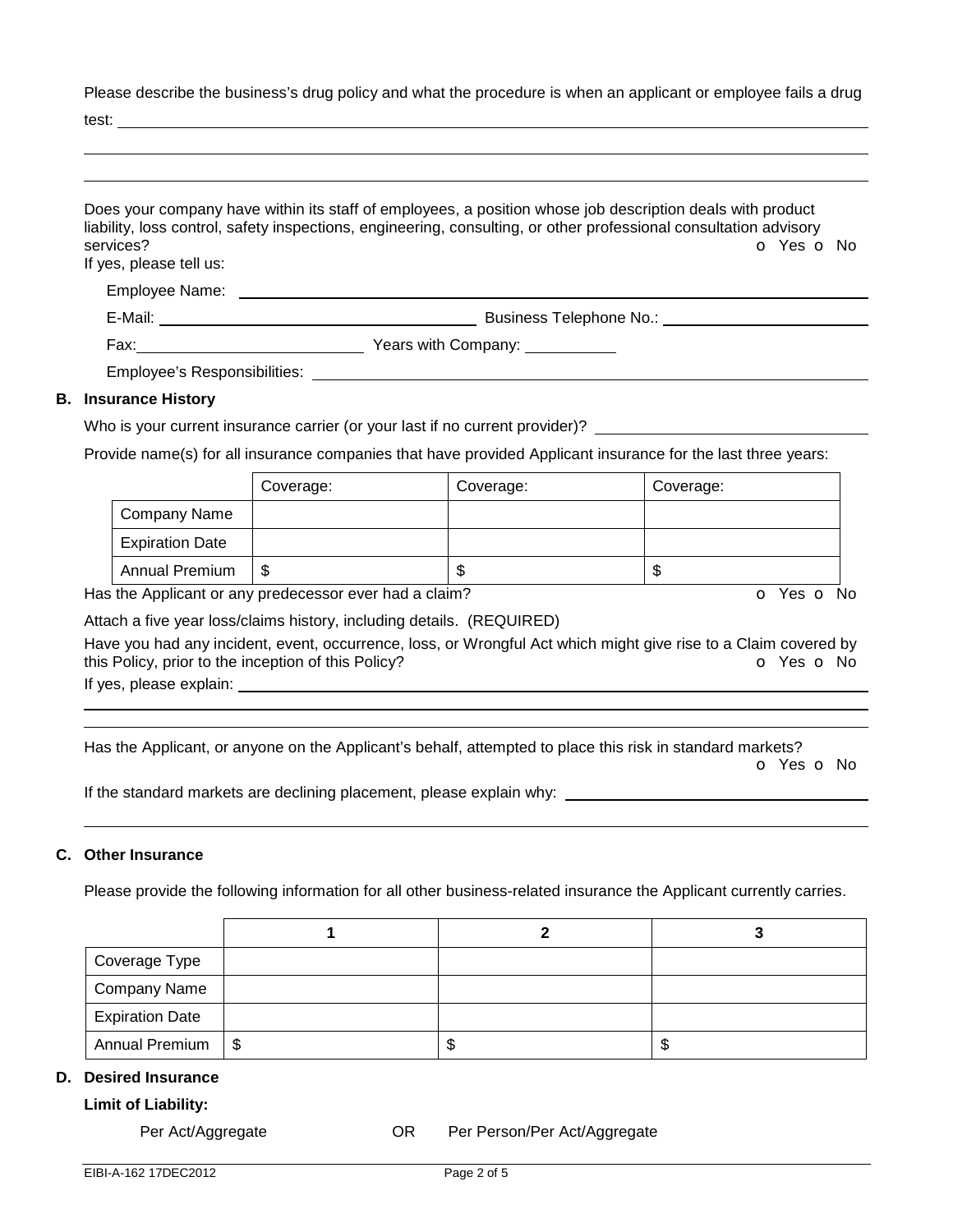|    | O                                                                          | \$20,000/\$80,000                                                                                                                      | $\mathbf o$ | \$10,000/\$20,000/\$80,000   |  |            |  |
|----|----------------------------------------------------------------------------|----------------------------------------------------------------------------------------------------------------------------------------|-------------|------------------------------|--|------------|--|
|    | $\circ$                                                                    | \$30,000/\$60,000                                                                                                                      | $\circ$     | \$15,000/\$30,000/\$60,000   |  |            |  |
|    | O                                                                          | \$50,000/\$100,000                                                                                                                     | $\circ$     | \$25,000/\$50,000/\$100,000  |  |            |  |
|    | O                                                                          | \$100,000/\$100,000                                                                                                                    | $\circ$     | \$50,000/\$100,000/\$200,000 |  |            |  |
|    | $\mathbf o$                                                                |                                                                                                                                        | $\circ$     |                              |  |            |  |
|    |                                                                            | Self-Insured Retention (SIR): ○ \$1,000 (Minimum) ○ \$1,500 ○ \$2,500 ○ \$5,000 ○ \$10,000                                             |             |                              |  |            |  |
| Е. |                                                                            | <b>Business Activities:</b>                                                                                                            |             |                              |  |            |  |
|    |                                                                            | 1. Please list total gross receipts: \$                                                                                                |             |                              |  |            |  |
|    |                                                                            | If none, please list: __________# of Days ________# of People                                                                          |             |                              |  |            |  |
| 2. |                                                                            | Person providing accounting and tax services:                                                                                          |             |                              |  |            |  |
|    |                                                                            |                                                                                                                                        |             |                              |  |            |  |
|    |                                                                            |                                                                                                                                        |             |                              |  |            |  |
|    |                                                                            |                                                                                                                                        |             |                              |  |            |  |
|    |                                                                            |                                                                                                                                        |             |                              |  |            |  |
|    |                                                                            |                                                                                                                                        |             |                              |  |            |  |
| 3. |                                                                            | Does Applicant have bouncers/security guards checking ID's?                                                                            |             |                              |  | o Yes o No |  |
|    |                                                                            |                                                                                                                                        |             |                              |  |            |  |
| 4. |                                                                            | Are the bouncers/security personnel off-duty law enforcement officers?<br><b>o</b> Yes <b>o</b> No                                     |             |                              |  |            |  |
|    | Are security personnel trained in fire safety?<br><b>o</b> Yes <b>o</b> No |                                                                                                                                        |             |                              |  |            |  |
| 5. |                                                                            |                                                                                                                                        |             |                              |  |            |  |
| 6. |                                                                            | Are security personnel trained in evacuation safety?                                                                                   |             |                              |  | o Yes o No |  |
| 7. |                                                                            | Are the security personnel required to have basic security training?                                                                   |             |                              |  | o Yes o No |  |
|    |                                                                            | If yes, please list where or from whom security personnel receive basic training:                                                      |             |                              |  |            |  |
|    |                                                                            |                                                                                                                                        |             |                              |  |            |  |
| 8. |                                                                            | Describe in detail any and all duties of the bouncer or security personnel example and the bounce of the bouncer or security personnel |             |                              |  |            |  |
|    |                                                                            |                                                                                                                                        |             |                              |  |            |  |
|    |                                                                            |                                                                                                                                        |             |                              |  |            |  |
| 9. |                                                                            | Describe any and all Hold Harmless Agreements and what they are used for and attach a copy of each                                     |             |                              |  |            |  |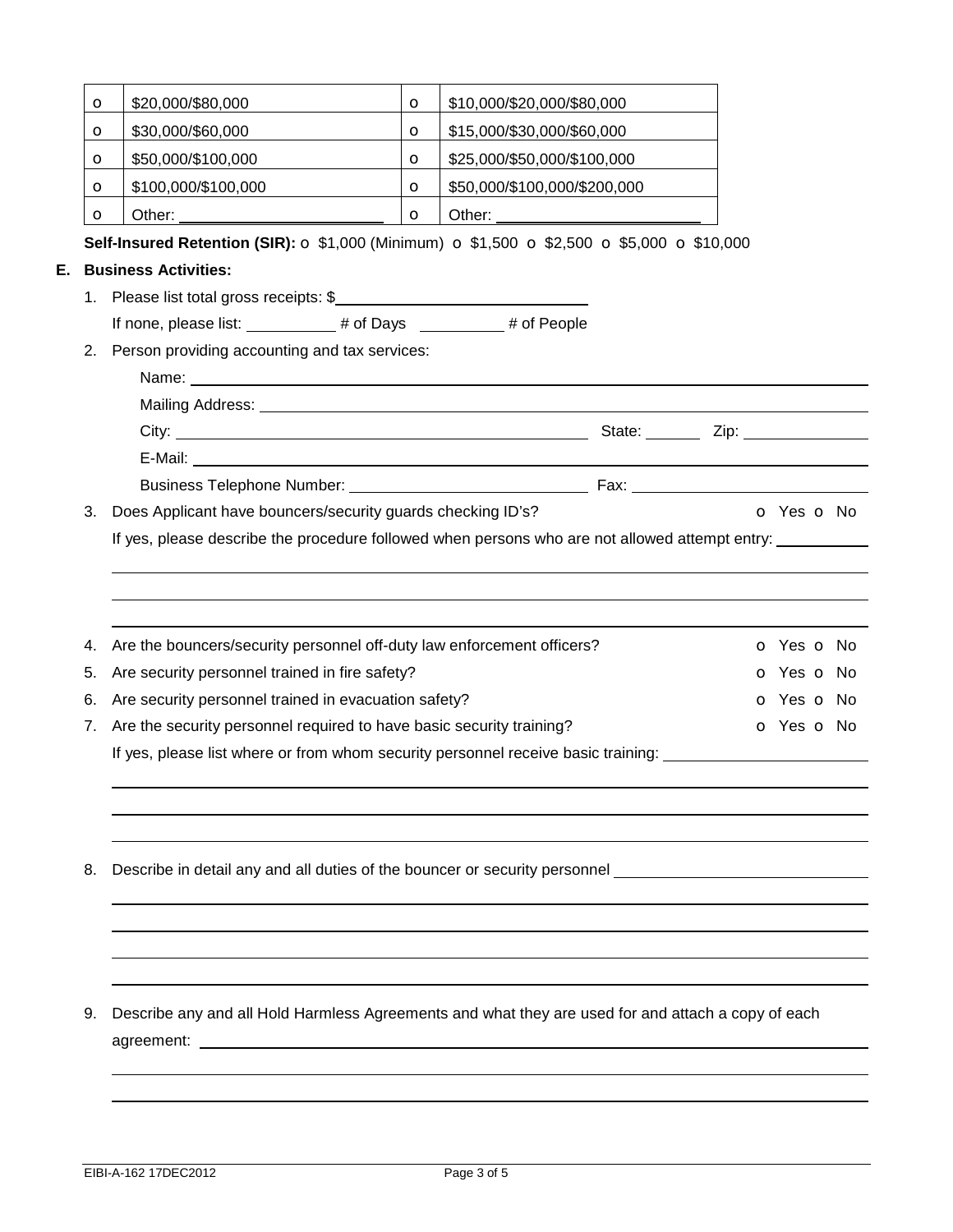10. Are metal detectors used at entrances to the Applicant's premises?  $\bullet$  **o** Yes **o** No **o** N/A

|  |  |  | 11. What is the procedure if a weapon is found on a patron? |  |  |  |  |  |  |  |
|--|--|--|-------------------------------------------------------------|--|--|--|--|--|--|--|
|--|--|--|-------------------------------------------------------------|--|--|--|--|--|--|--|

 

- 12. Does the Applicant offer anger management courses for employees (paid and volunteer) who exhibit aggressive behavior? **but a structure in the contract of the C** Yes **o** No
- 13. Does the Applicant provide an "open door" policy to allow employees to express concerns if the employee feels they have been threatened? The same state of the state of the state of the state of the state of No
- 14. Staff Schedule: Attach additional sheet if necessary.

| <b>NAME</b> | <b>AGE</b> | <b>YEARS</b><br><b>EXPERIENCE</b> | <b>TYPE OF TRAINING</b> | <b>CERTIFICATIONS</b><br><b>HELD</b> | <b>OUTSTANDING</b><br><b>COMPLAINTS</b> |
|-------------|------------|-----------------------------------|-------------------------|--------------------------------------|-----------------------------------------|
|             |            |                                   |                         |                                      |                                         |
|             |            |                                   |                         |                                      |                                         |
|             |            |                                   |                         |                                      |                                         |
|             |            |                                   |                         |                                      |                                         |
|             |            |                                   |                         |                                      |                                         |
|             |            |                                   |                         |                                      |                                         |
|             |            |                                   |                         |                                      |                                         |
|             |            |                                   |                         |                                      |                                         |
|             |            |                                   |                         |                                      |                                         |
|             |            |                                   |                         |                                      |                                         |
|             |            |                                   |                         |                                      |                                         |
|             |            |                                   |                         |                                      |                                         |
|             |            |                                   |                         |                                      |                                         |
|             |            |                                   |                         |                                      |                                         |

#### **REPRESENTATIONS AND WARRANTIES**

The "Applicant" is the party to be named as the "Insured" in any insuring contract if issued. By signing this Application, the Applicant for insurance hereby represents and warrants that the information provided in the Application, together with all supplemental information and documents provided in conjunction with the Application, is true, correct, inclusive of all relevant and material information necessary for the Insurer to accurately and completely assess the Application, and is not misleading in any way. The Applicant further represents that the Applicant understands and agrees as follows: (i) the Insurer can and will rely upon the Application and supplemental information provided by the Applicant, and any other relevant information, to assess the Applicant's request for insurance coverage and to quote and potentially bind, price, and provide coverage; (ii) the Application and all supplemental information and documents provided in conjunction with the Application are warranties that will become a part of any coverage contract that may be issued; (iii) the submission of an Application or the payment of any premium does not obligate the Insurer to quote, bind, or provide insurance coverage; and (iv) in the event the Applicant has or does provide any false, misleading, or incomplete information in conjunction with the Application, any coverage provided will be deemed void from initial issuance.

The Applicant hereby authorizes the Insurer and its agents to gather any additional information the Insurer deems necessary to process the Application for quoting, binding, pricing, and providing insurance coverage including, but not limited to, gathering information from federal, state, and industry regulatory authorities, insurers, creditors, customers, financial institutions, and credit rating agencies. The Insurer has no obligation to gather any information nor verify any information received from the Applicant or any other person or entity. The Applicant expressly authorizes the release of information regarding the Applicant's losses, financial information, or any regulatory compliance issues to this Insurer in conjunction with consideration of the Application.